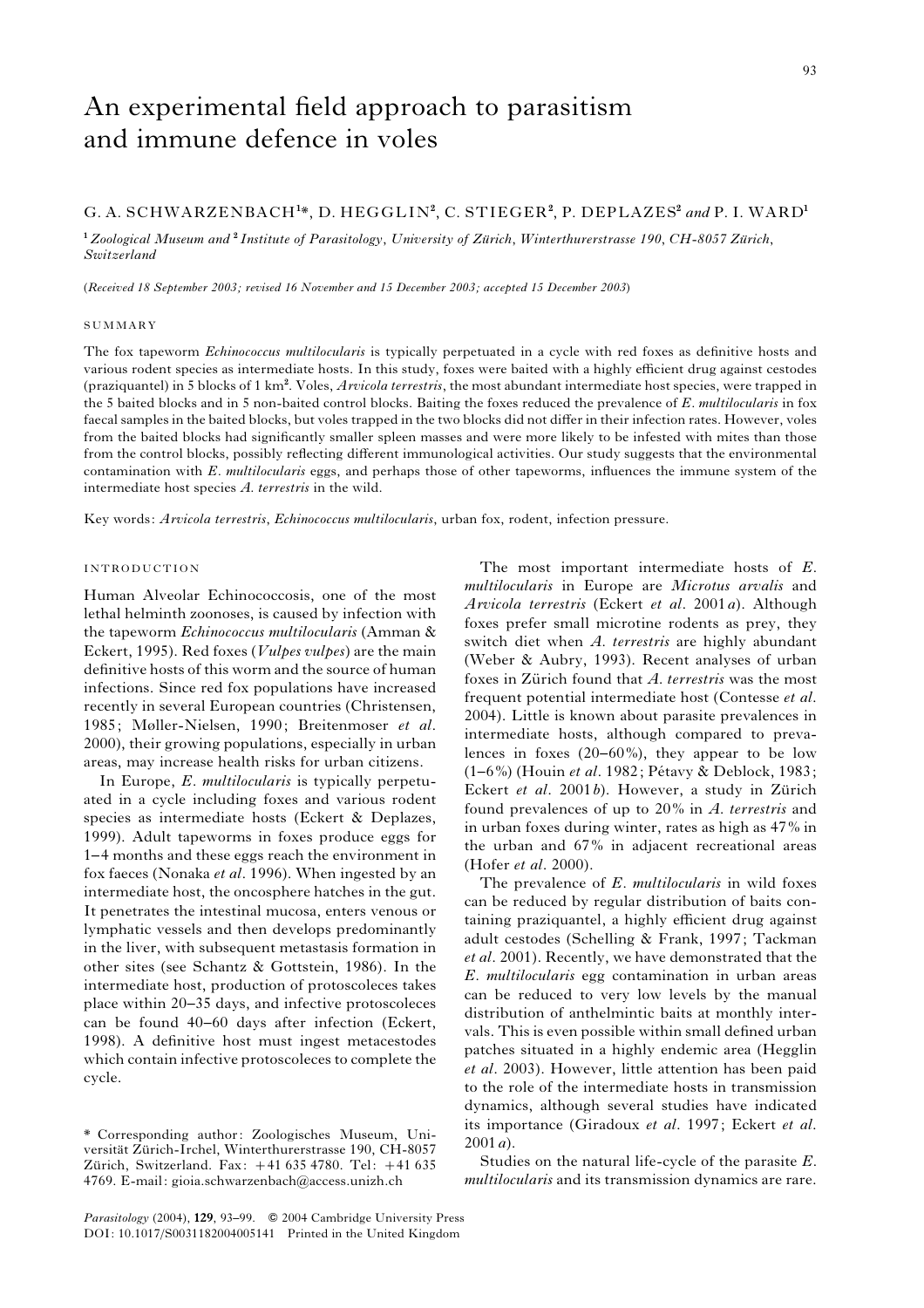## G. A. Schwarzenbach and others 94

In the framework of an ongoing experimental study (Hegglin et al. 2003) foxes were baited with praziquantel in  $5$  blocks of  $1 \text{ km}^2$  and voles from these blocks were compared with voles from 5 non-baited control blocks. If baiting successfully reduced parasite prevalence in foxes, 2 different environmental treatments were created in which the voles were exposed to different infection risks with E. multilocularis, and possibly other tapeworms. We investigated immunological activity by measuring spleen mass. The mammalian spleen is an important component of the immune system; it helps the body to resist parasites (Kopp, 1990), it induces immune responses (Steininger & Barth, 1999) and an increase in spleen mass occurs in response to infections and passive immunizations (John, 1995; Skarstein, Folstrad & Liljedal, 2001). In early E. multilocularis infections in the intermediate host, the suppression of larval growth is critical for the final outcome of the disease (Gottstein, 1992), and infected laboratory rodents show marked activation of cell-mediated immunity (e.g. Ali-Khan, 1978b; Fotiadis et al. 1999). During parasite growth, there is a decline in peritoneal lymphocyte, monocyte and eosinophil cell numbers and an increase in spleen mass (Ali-Khan, 1974, 1978a; Devouge & Ali-Khan, 1983). We also measured the prevalence of ectoparasitic mites, enabling us to examine relationships between infections with different parasites.

#### MATERIALS AND METHODS

## Study site

The city of Zürich is surrounded by forests and agricultural land. There is a high density of 11. 2 foxes per km<sup>2</sup> and the urban transmission cycle of the parasite E. multilocularis occurs predominantly in areas adjacent to the city (Deplazes et al. 2002; Gloor, 2002; Stieger et al. 2002). We therefore selected 5 areas near Zürich and marked out within each of these areas 2 blocks of  $1 \text{ km}^2$  (Fig. 1). One was an experimental block, where baits containing praziquantel were distributed monthly, and the other was a control block. Blocks were allocated to a treatment without prior knowledge. They were arranged so that control and baited blocks alternated geographically. This ensured there was no possibility that baited or control blocks were clumped together; i.e. blocks within a treatment would not have shared a particular infection history (Fig. 1). In particular, we stress that although voles in our study may have been already infected, this would be equally likely for a vole exposed to either of our treatments. We used commercial baits (Impfstoffwerk Dessau Tornau GmbH, Rosslau, Germany), each weighed 13. 5 g, and the matrix consisted of Altrofox 91 (Impfstoffwerk Dessau Tornau GmbH). This matrix is the same as in the widely used rabies vaccine bait Rabifox



Fig. 1. Study site: City of Zurich and adjacent area.

(Impfstoffwerk Dessau Tornau GmbH). The baits contained 50 mg of the anthelmintic praziquantel (Droncit Bayer AG, Leverkusen, Germany), a highly efficient drug against adult cestodes.

There was a distance of at least 750 meters between an experimental block and a control block, to minimize the chance of individual foxes using 2 study blocks. The blocks all shared similar portions of urban area (1/3) and agricultural landscape and woodland (2/3) in a pattern typical for the area.

## Anthelmintic treatment of foxes

Preliminary experiments confirmed the good acceptance of bait items (Hegglin et al. 2004). From April 2000, pellets were distributed monthly in the baited blocks at doses of 50 baits per km<sup>2</sup>. They were distributed where they were likely to be found by foxes, for example near compost heaps, on a path frequently used by foxes, on a vole tumulus or close to dens (for details see Hegglin et al. 2003).

Faecal samples were collected at least monthly in all blocks. A method of identifying fox faeces was established. Several criteria, such as size, shape and smell of the dung, were used to distinguish fox faeces from dog faeces (Stieger et al. 2002). Only faecal samples collected within a radius of 750 metres from the centre of the study blocks were analysed. This maximized the likelihood that only faeces of territorial foxes living within the blocks were used. E. multilocularis was detected by screening samples with a coproantigen ELISA (Em-ELISA) (Deplazes et al. 1999).

## Arvicola terrestris

The A. terrestris trap sites were located mainly on grassland. In every sampling block, one or two grassland patches that showed the highest relative densities of voles were selected (see Giradoux et al. 1995). From May to October 2000, four trapping sessions were conducted on every trap site at around 6-week intervals. Between 20 and 30 traps were set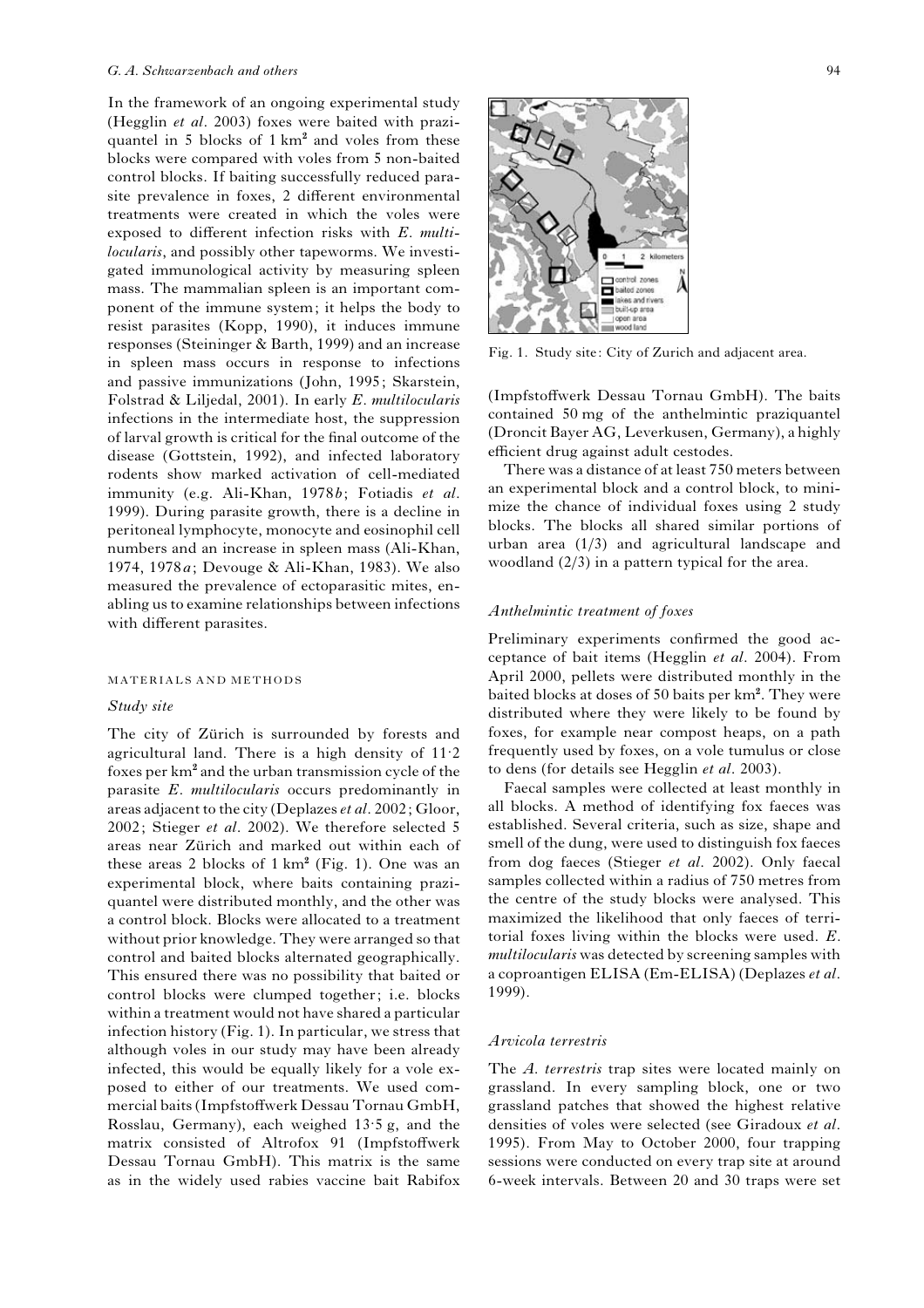inside vole galleries per trapping session.We used unbaited Topcat traps (Topcat GmbH, Wintersingen, Switzerland). A trapping session was ended if 10 voles were caught. Voles were collected after death and stored individually at  $-20$  °C. Body weight to the nearest 0. 01 g and body length to the nearest 1 mm, from the tip of the nose to the first vertebra of the tail, were recorded. The presence of ectoparasitic mites (Laelaps species) was recorded by carefully combing the coat against the grain and examining the plastic bag the vole was stored in. At necropsy, the spleen was removed, cleaned of other tissue and weighed to the nearest 1 mg. In females, the presence and number of embryos and placental scars was recorded and it was noted whether they were lactating. The liver in particular, but also other organs such as lung, kidney, spleen and reproductive and intestinal tracts, were examined for lesions or irregularities. Metacestodes of E. multilocularis were identified morphologically and by using modified PCR (Dinkel et al. 1998). Identification of lesions caused by other cestodes was based on gross morphology and by comparing hook morphology and length.

#### **Statistics**

Data were analysed using ANCOVA and logistic regression (SPSS 10 PC-Version, 1999). To evaluate the infection rate of foxes in baited and control zones, we pooled the data of faecal samples collected in the two periods from April to June 2000 and from July to October 2000. The small number of faecal samples collected in some months prevented analysis of shorter time-intervals. To evaluate parasite prevalence in voles trapped in the two treatments, we pooled the data from May to June 2000 and from July to October 2000. To reveal effects on a finer timescale, we used 2-month intervals (May and June, July and August, September and October) to carry out further analyses with the vole data. Spleen mass was log transformed. Body length was used as a covariate. Since body length influenced spleen mass significantly, we removed the effects of body length by taking the residuals of a linear regression of transformed spleen mass on body length.

## RESULTS

## Prevalence of E. multilocularis in fox faecal samples

Logistic regression with the factors BAIT (treatment of the foxes), AREA (5 different areas that each included a baited and a control block) and 2 time-periods, SEASON (April to June and July to October) was used to investigate whether baiting the foxes reduced the portion of coproantigen-positive faeces. The proportion decreased during the year (April–June  $28.9 \pm 5.2\%$  vs. July–October  $14.2 \pm$ 2. 5%) and was lower in baited zones (baited

 $14.0 \pm 0.26$ % vs. control  $26.3 \pm 4.5$ %) (AREA, Wald  $\chi^2 = 6.2$ , 4 D.F.,  $P = 0.186$ ; BAIT, Wald  $\chi^2 = 4.5$ , 1 D.F.,  $P=0.035$ ; SEASON, Wald  $\chi^2 = 7.9$ , 1 D.F.,  $P=0.005$ ; SEASON BY BAIT, Wald  $\chi^2=3.0$ , 1 D.F.,  $P = 0.084$ ). Although the interaction season by bait was not significant, it was on the borderline. However, our data only represent the early stages of the developing impact of baiting the fox population. The interaction was later strongly significant in a larger study (Hegglin et al. 2003).

#### Arvicola terrestris

Of 534 voles, 213 were male and 321 female. Of the females, 95 (29. 6%) showed signs of reproduction. Male voles are either larger than, or the same size as, females (Heske & Ostfield, 1990). The sexually active females caught all weighed more than 60 g, and their body lengths exceeded 120 mm. Animals below both these thresholds (71, 13. 1%) were considered juvenile and omitted from the analysis. Of 469 adult voles, we detected liver lesions in 157 (33. 5%) and E. multilocularis infections in 41 (8.7%). In 17 of the infected animals, we found 14 to 244 400 protoscoleces; this means that  $3.6\%$  of the adult voles were actually infective when captured. Most of the lesions not caused by E. multilocularis were metacestodes of Taenia taeniaeformis (Strobilocercus fascioloaris) (60, 12. 8%). Only 5 (1. 06%) animals were infected with both E. multilocularis and T. taeniaeformis. Metacestodes of T. crassiceps were detected in 4  $(0.8\%)$ voles, and of these  $2(0.4\%)$  were simultaneously infected with T. taeniaeformis. Two T. crassiceps metacestodes were in subcutaneous cysts, once in the pleural cavity and once in the pericardium. Two .<br>lesions (0.4%) were caused by unidentified Taenia. In 50  $(10.6\%)$  voles, the cause of the lesions which were PCR negative for E. multilocularis could not be determined.

We found E. multilocularis infected voles in all but 1 of the 10 blocks. Prevalence varied from 3. 3 to 16.2% per block. A binary logistic regression with the main factors (BAIT), (AREA), vole sex (SEX), the dichotomous variable (MITE), whether a vole was infected with mites, the three 2-month periods (TIME PERIOD) and, as covariates, body length and transformed spleen mass, revealed no significant effects on E. multilocularis prevalence in voles (all  $P > 0.05$ ; overall prevalence  $8.74 \pm 1.31\%$ ).

ANCOVA was used to investigate the influence of the factors: treatment of the foxes (BAIT), vole sex (SEX), the dichotomous variables (INFECTION) and (MITE) and the three 2-month periods (TIME PERIOD) on spleen mass. Body length was entered as a covariate. The analysis also included (AREA), to remove the variance in spleen size due to variation amongst the areas. All 4-way and 3-way interactions were non-significant, and were therefore removed from the final model, as were all non-significant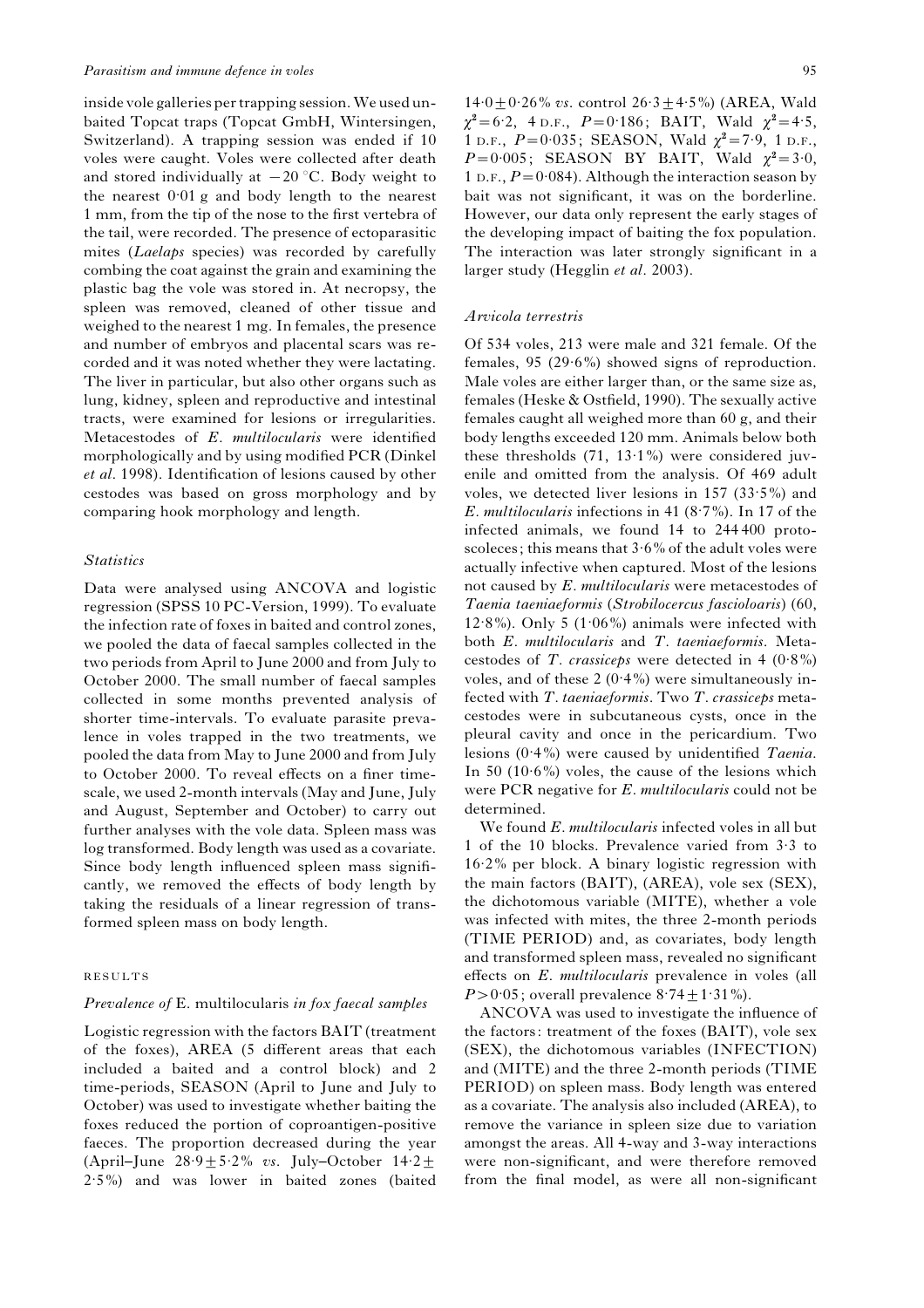| Source of variation               | Type III Sum<br>of squares | D.F. | Mean<br>square | F         | Significance |
|-----------------------------------|----------------------------|------|----------------|-----------|--------------|
| <b>BODY LENGTH</b><br>(covariate) | 0.35                       |      | 0.35           | $11 - 50$ | 0.001        |
| AREA                              | 0.98                       | 4    | 0.25           | 8.07      | < 0.001      |
| <b>BAIT</b>                       | 0.24                       | 1    | 0.24           | 8.02      | 0.005        |
| TIME PERIOD                       | 0.08                       | 2    | 0.04           | 1.33      | 0.265        |
| <b>MITE</b>                       | < 0.001                    | 1    | < 0.001        | 0.01      | 0.926        |
| <b>SEX</b>                        | < 0.001                    |      | < 0.001        | 0.15      | 0.703        |
| <b>INFECTION</b>                  | 0.08                       | 1    | 0.08           | 2.65      | 0.105        |
| <b>BAIT * TIME PERIOD</b>         | 0.51                       | 2    | 0.25           | 8.31      | < 0.001      |
| Error                             | 9.98                       | 328  | 0.03           |           |              |

Table 1. Analysis of covariance of log(spleen mass) (overall adjusted  $R^2 = 0.160$ 

2-way interactions. Spleen mass was positively related to body length  $(\beta = 0.176)$  and varied between areas. Spleen mass decreased with time in the baited blocks only (Table 1; Fig. 2). Furthermore, infected voles had slightly, albeit not significantly, heavier spleens than uninfected voles (residual mass  $0.069 \pm 0.040 \, vs. \, -0.007 \pm 0.010$ , but infection stage (whether protoscoleces were found) had no effect.

### Ectoparasitic mites

For the frequency of mite infestation, there were no significant 4-way or 3-way interactions. These were therefore removed from the final model, as were all non-significant 2-way interactions. Infestation was affected significantly by the interaction of BAIT and TIME PERIOD (logistic regression,  $\chi^2 = 6.09$ , 1 D.F.,  $P=0.048$ ; other effects SEX  $(x^2=4.61)$ , 1 D.F.,  $P=0.032$ ), BAIT ( $\chi^2=5.17$ , 1 D.F.,  $P=$ 0.023), TIME PERIOD  $(\chi^2 = 40.95, 2$  D.F., P< 0.001), INFECTION  $(\chi^2 = 2.40, 1 \text{ d.f.}, P = 0.12)$ , AREA  $(\chi^2 = 8.82, 4$  D.F.,  $P = 0.066$ ). In the later two time-periods, voles from baited blocks were more likely to be infested than those from control blocks (May–June  $44.4 \pm 8.4\%$  vs.  $41.9 \pm 7.6\%$ ; July– August  $40.0 \pm 9.1\%$  vs.  $14.8 \pm 4.58\%$ ; September-October 74.2  $\pm$  5.42% vs. 62.3  $\pm$  4.73% respectively). Males were more likely to be infested than females  $(58.3 \pm 4.2\% \text{ vs. } 43.8 \pm 3.5\% \text{ respectively}).$  Infection with E. multilocularis also slightly decreased the frequency of mite infestation (infected  $30.3 \pm 8.1\%$ vs. non-infected  $49.1 \pm 2.7\%$ ).

#### DISCUSSION

The proportion of fox faecal samples infected with E. multilocularis collected in blocks baited with praziquantel was lower than in control blocks (see also Hegglin et al. 2003). As a consequence it would be expected that fewer eggs of this and presumably of other tapeworms were deposited in baited blocks than in control blocks. Since egg counts in faecal



Fig. 2. Mean relative spleen mass  $\pm$  s.E. of voles at 3 different time-periods  $(n=342)$ .

samples of foxes declined in baited blocks, it is likely that the environmental contamination with eggs in these blocks also declined and hence voles in baited zones presumably had a lower contact rate with infective eggs. Although there was no reduction in the infection rate of voles, spleen mass was significantly reduced over time in baited blocks. This was not the case in non-baited control blocks. The frequency with which voles were infested by mites was higher in baited blocks. Although we have no data from before our experiment, these results are most likely due to the treatment. Block allocation was random to prevent any geographical clumping of the blocks of a treatment. It is therefore extremely unlikely that there was any systematic difference between the voles in our treatment groups.

E. multilocularis infection rates in voles are generally low; in geographically extensive studies they are usually below  $1\%$  (Eckert, 2001b). We found prevalences of 3. 3 to 16.2% in all but 1 study block, indicating that the study was performed in a highly endemic area. This confirms the existence of locally highly endemic foci (Pétavy & Deblock, 1983; Gottstein et al. 1996; Hofer et al. 2000). Since infected voles survive for several months, some of the voles trapped were probably infected before or shortly after the beginning of baiting. Parasite eggs may survive for up to 8 months in autumn and winter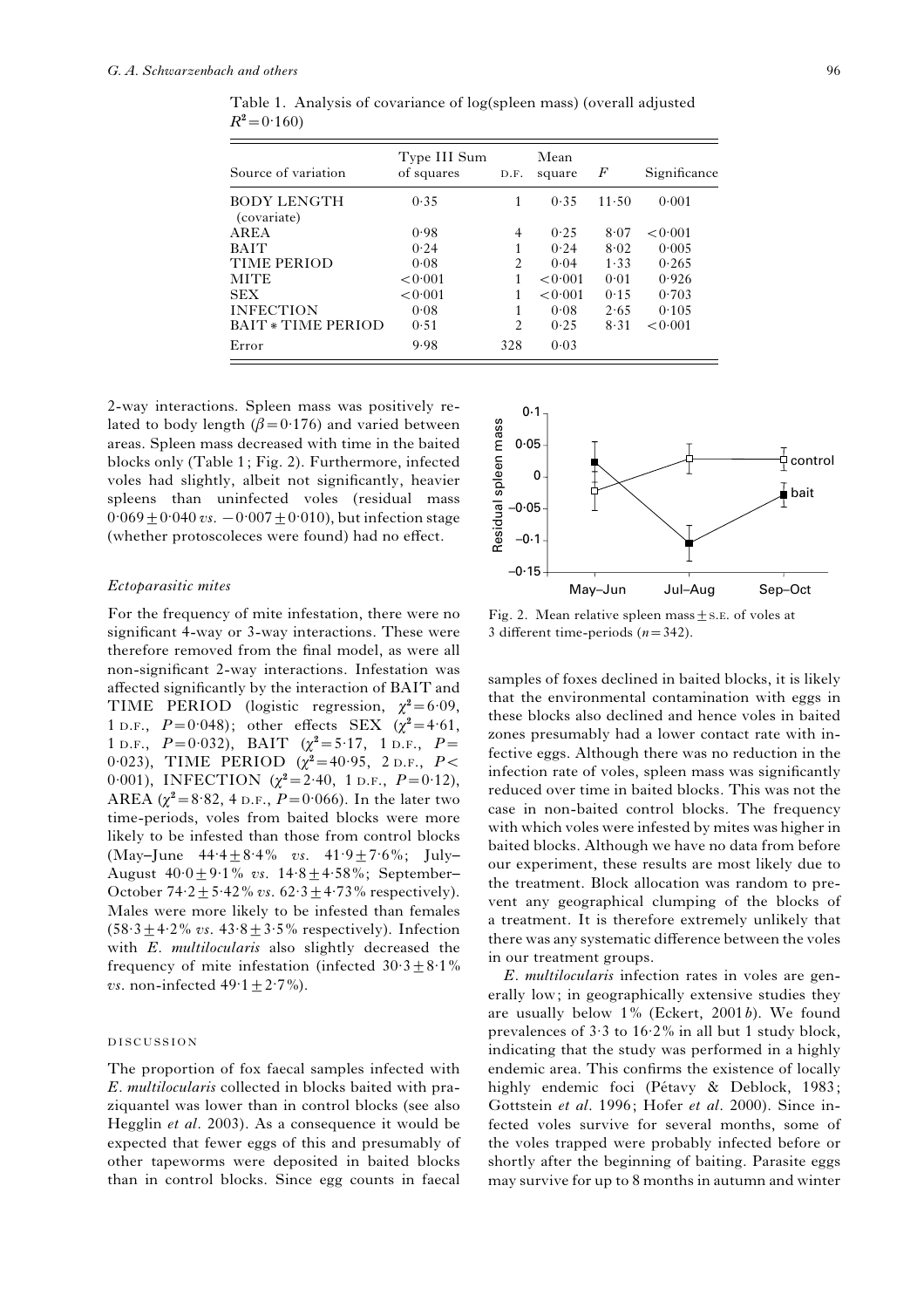#### Parasitism and immune defence in voles  $97$

and for up to 3 months in summer (Veit et al. 1995). Therefore, even when final hosts are free of infection, the parasite may survive within a treated area because the voles still come into contact with infective eggs and thus represent sources of new infections.

The average spleen mass of voles in the baited blocks decreased over time, but this did not occur in the control blocks. An increase in spleen mass during infection with E. multilocularis, reflecting increased immune defence, has been reported previously (e.g. Ali-Khan, 1978a, b; Playford & Kamiya, 1992; Fotiadis et al. 1999). Not every contact with E. multilocularis leads to infection with the parasite. In early stages of infection the successful establishment of the parasite depends upon the competition between the larval development and the establishment of a protective host immune response (Gottstein, 1992). During this stage of an E. multilocularis infection, a marked activation of the cell-mediated immunity against the parasite occurs (Ali-Khan, 1978b; Playford & Kamiya, 1992; Fotiadis et al. 1999). E. multilocularis growth appears to be controlled by the host T-cell, and, at least in the early phase of the disease, T-lymphocytes probably play the most important role in the immune response to the parasite (Baron & Tanner, 1976; Kamiya et al. 1980; Playford & Kamiya, 1992). The spleen plays an important role in cell-mediated immunity as the storage organ of mature cytotoxic T-cells (Kopp, 1990). In contrast to voles in baited blocks, where the risk of infection seemed to decrease over the season, voles in control blocks had higher spleen mass probably because they were exposed to higher levels of contamination with eggs and because they would have had continuously to maintain higher levels of cell-mediated immunity to combat infection.

We found different frequencies of voles infested with mites in the two treatments. Fewer voles were infested with mites in control blocks in the second and third time-periods; there was no difference in the first period. Voles infected with E. multilocularis also tended to have fewer mites. Since cell-mediated immunity and T-cells play an important role in the immune defence against mites (O'brien et al. 1996), this supports the hypothesis that exposure to one parasite (E. multilocularis) could lead to an activated, general cell-mediated immunity, and consequently to an increased immune response to another parasite (mites). Elevated cell-mediated immunity and the resulting production of T-cells following infections with E. multilocularis (Ali-Khan, 1978b; Playford & Kamiya, 1992; Fotiadis et al. 1999) may thus simultaneously increase immune defence against several challenges. Furthermore, more males harboured mites than females. Gender differences in natural parasitic infections are frequently observed in vertebrates (reviewed by Zuk & McKean, 1996). These differences are usually attributed to ecological (i.e. different exposure to the parasites) or physiological (i.e. hormonal) differences between the sexes (Zuk  $\&$ McKean, 1996; Travi et al. 2002).

This experimental study strongly suggests that the environmental contamination with eggs of E. multilocularis, and possibly other tapeworms, influences the immune system in the intermediate host Arvicola terrestris. Further studies are required to understand the longer term consequences of anthelmintic baiting in both the final and the intermediate host(s) of this cestode parasite.

We thank Wolf Blanckenhorn for his help with the statistical analysis and we thank him again and David Hosken, Oliver Martin and two anonymous referees for comments that improved the manuscript. We would also like to thank Isabelle Tanner for her assistance in the lab, Hansueli Ochs for identifying the mites and Marc Wälti for help dissecting the voles.

#### REFERENCES

- ALI-KHAN, Z. (1974). Host–parasite relationship in echinococcosis. I. Parasite biomass and antibody response in three strains of inbred mice against graded doses of Echinococcus multilocularis cysts. Journal of Parasitology 60, 231-235.
- ALI-KHAN, Z. (1978a). Cellular changes in lymphoreticular tissues of C57/J mice infected with Echinococcus multilocularis cysts. Immunology 34, 831–839.
- ALI-KHAN, Z. (1978b). Echinococcus multilocularis cell mediated immune responses in early and chronic alveolar murine hydatiosis. Experimental Parasitology 46, 157–165.
- AMMAN, R. & ECKERT, J. (1995). Clinical diagnosis and treatment of echinococcosis in humans. In Echinococcus and Hydatid Disease (ed. Thompson, R. C. A. & Lymbery, A. J.), pp. 411–463. CAB International, Walingford.
- BARON, R. & TANNER, C. (1976). The effect of immunosuppression on the secondary E. multilocularis infections in mice. International Journal for Parasitology 6, 37–42.
- BREITENMOSER, U., MÜLLER, U., KAPPELER, A. & ZANONI, R. G. (2000). The final phase of the rabies epizootic in Switzerland. Schweizer Archiv für Tierheilkunde 142, 447–454.
- CHRISTENSEN, H. (1985). Urban fox populations in Oslo. Revue d'écologie de la terre et la vie 40, 185-186.
- CONTESSE, P., HEGGLIN, D., GLOOR, S., BONTADINA, F., BREITENMOSER, U. & DEPLAZES, P. (2004). The diet of urban foxes (Vulpes vulpes) and the availability of anthropogenic food in the city of Zurich, Switzerland. Mammalian Biology 69, 81–95.
- DEPLAZES, P., ALTHER, P., TANNER, I., THOMPSON, R. C. A. & ECKERT, J. (1999). Echinococcus multilocularis coproantigen detection by enzyme-linked immunosorbent assay in fox, dog and cat populations. Journal of Parasitology 85, 115–121.
- DEPLAZES, P., GLOOR, S., STIEGER, C. & HEGGLIN, D. (2002). Urban transmission of Echinococcus multilocularis. In Cestode Zoonoses : Echinococcosis and Cysticercosis (ed. Craig, P. & Pawloski, Z.), pp. 287–297. IOS Press, Amsterdam, Netherlands.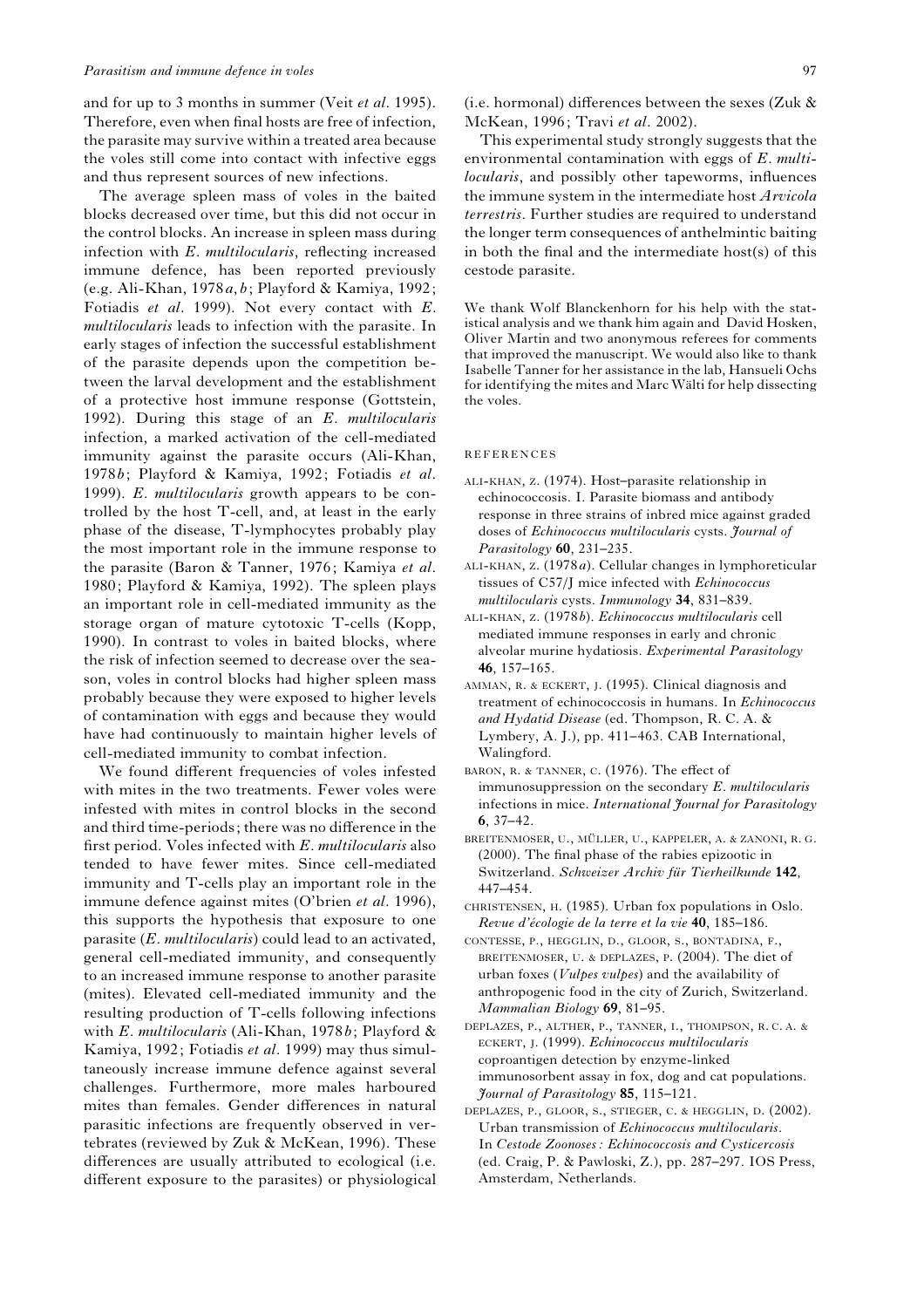DEVOUGE, M. & ALI-KHAN, Z. (1983). Intraperitoneal murine alveolar hyaditosis: relationship between the size of larval cyst mass, immigrant inflammatory cells, splenomegaly and thymus involution. Tropenmedizin und Parasitologie 34, 15–20.

DINKEL, A., VON NICKISCH-ROSENEGK, M., BILGER, B., MERLI, M., LUCIUS, R. & ROMIG, T. (1998). Detection of Echinococcus multilocularis in the definitive host: Coprodiagnosis by PCR as an alternative to necropsy. Journal of Clinical Microbiology 36, 1871–1876.

ECKERT, J. (1998). Echinococcus multilocularis, Echinococcus oligarthrus and Echinococcus vogeli. In Zoonoses : Biology, Clinical Practice, and Public Health Control (ed. Palmer, S. R. & Simpson, D. I. H.), pp. 689–716. Oxford University Press, Oxford.

ECKERT, J. & DEPLAZES, P. (1999). Alveolar echinococcosis in humans: the current situation in central Europe and the need for countermeasures. Parasitology Today 15, 315–319.

ECKERT, J., RAUSCH, R. L., GEMMELL, M. A., GIRADOUX, P., KAMIYA, M., LIU, F-J., SCHANTZ, P. M. & ROMIG, T. (2001a). Epidemology of Echinococcus multilocularis, Echinococcus vogeli and Echinococcus oligarthrus. In WHO/OIE Manual on Echinococcus in Humans and Animals: A Public health Problem of Global Concern (ed. Eckert, J., Gemmell, M. A., Meslin, F.-X. & Pawlowski, Z. S.), pp. 164–194. World Organization for Animal Health, Paris.

ECKERT, J., SCHANTZ, P. M., GASSER, R. B., TORGERSON, P. R., BRESSONOV, A. S., MOVSESSIAN, S. O., THAKUR, A., GRIMM, F. & NIKOGOSSIAN, M. A. (2001b). Geographic distribution and prevalence. In WHO/OIE Manual on Echinococcus in Humans and Animals: A Public health Problem of Global Concern (ed. Eckert, J., Gemmell, M. A., Meslin, F.-X. & Pawlowski, Z. S.), pp. 100–142. World Organization for Animal Health, Paris.

FOTIADIS, C., SERGIOU, C., KIROU, J., TROUPIS, T. G., TSELENTIS, J., DOUSSAITOU, P., GORGOULIS, V. G. & SECHAS, M. N. (1999). Experimental Echinococcus infection in the mouse model: pericystic cellular immunity reaction and effects on the lymphoid organs of immunocompetent and thymectomized mice. In vivo 13, 541–546.

GIRADOUX, P., DELATTRE, P., HABERT, M., QUERE, J. P., DEBLAY, S., DEFAUT, R., DUHAMEL, R., MOISSENET, M. F., SALVI, D. & DRUCHET, D. (1997). Population dynamics of fossorial water vole (Arvicola terrestris scherman): a land usage and landscape perspective. Agriculture, Ecosystem and Environment 66, 47–60.

GIRADOUX, P., PRADIER, B., DELATTRE, P., DEBLAY, S., SALVI, D. & DEFAUT, R. (1995). Estimation of water vole abundance by using surface indices. Acta Theriologica 40, 77–96.

GLOOR, S. (2002). The rise of urban foxes (Vulpes vulpes) in Switzerland and ecological and parasitological aspects of afox population in the recently colonised city of Zurich. Dissertation. University of Zurich, Zurich, Switzerland.

GOTTSTEIN, B. (1992). Echinococcus multilocularis infection: immunology and immunodiagnosis. Advances in Parasitology 31, 321–380.

GOTTSTEIN, B., SAUCY, F., WYSS, C., SIEGENTHALER, M., JACQUIER, P., SCHMITT, M., BROSSHARD, M. & DEMIERRE, G. (1996). Investigations on a Swiss area highly endemic for

#### Echinococcus multilocularis. Applied Parasitology 37, 129–136.

- HEGGLIN, D., BONTADINA, F., GLOOR, S., MÜLLER, U., BREITENMOSER, U. & DEPLAZES, P. (2004). Baiting red foxes in an urban area: a camera trap study. Jouranl of wildlife management (in the Press).
- HEGGLIN, D., WARD, P. I. & DEPLAZES, P. (2003). Small scale anthelminitc baiting of foxes reduces urban Echinococcus multilocularis egg contamination. Emerging Infectious Diseases 9, 1266–1272.

HESKE, E. J. & OSTFIELD, R. S. (1990). Sexual dimorphism in size, relative size of testes, and mating systems in north american voles. *Journal of Mammalogy* 71, 510–519.

HOFER, S., GLOOR, S., MÜLLER, U., HEGGLIN, D. & DEPLAZES, P. (2000). High prevalences of Echinococcus multlocularis in urban red foxes (Vulpes vulpes) and voles (Arvicola terrestris) in the city of Zurich. Parasitology 120, 135–142.

HOUIN, R., DENIEU, M., LIANCE, M. & PUEL, F. (1982). Arvicola terrestris an intermediate host of Echinococcus multilocularis in France: epidemiological consequences. International Journal for Parasitology 12, 593–600.

JOHN, J. L. (1995). Parasites and the avian spleen. Biological Journal of the Linnean Society 54, 87–106.

KAMIYA, H., KAMIYA, M., OHBAYASHI, M. & NOMURA, T. (1980). Studies on the host resistance to infections with Echinococcus multilocularis. 1. Difference of susceptibility of various rodents, especially of congenitally athymic nude mice. Japanese Journal of Veterinary Research 29, 87–100.

KOPP, W. C. (1990). The immune functions of the spleen. In The Spleen : Structure, Function and Clinical Significance (ed. Bowdler, A. J.), pp. 261–265. Chapman and Hall, London.

MØLLER-NIELSEN, S. M. (1990). The food of rural and suburban woodland foxes Vulpes vulpes in Denmark. Natura Jutlandica 23, 25-32.

NONAKA, N., IIDA, M., YAGI, K., ITO, T., OOI, H. K., OKU, Y. & KAMIYA, M. (1996). Time course of coproantigen excretion in Echinococcus multilocularis infections in foxes and an alternative definitive host, golden hamsters. International Journal for Parasitology 26, 1271–1278.

O'BRIEN, R. M., MAY, O., CLARKE, A. H. & THOMAS, W. R. (1996). Immunologic responses following respiratory sensitization to house dust mite allergens in mice. Immunlogy and Cell Biology 74, 174 –179.

PE´TAVY, A. F. & DEBLOCK, S. (1983). Connaissance du foyer auvergnant d'échinococcose alvéolaire. Annales de Parasitologie Humaine et Comparée 58, 439-453.

PLAYFORD, M. C. & KAMIYA, M. (1992). Immune-response to Echinococcus multilocularis infection in the house mouse model – A review. Japanese Journal of Veterinary Research 40, 113–130.

SCHANTZ, P. M. & GOTTSTEIN, B. (1986). Echinococcus (hyaditosis). In Immunodiagnosis of Parasitic Diseases (ed. Walls, K. M. & Schantz, P. M.), pp. 69–107. Academic Press, Orlando, USA.

SCHELLING, U. & FRANK, W. (1997). Chemotherapy with praziquantel has the potential to reduce the prevalence of Echinococcus multilocularis in wild foxes (Vulpes vulpes). Annals of Tropical Medicine and Parasitology 91, 179–186.

SKARSTEIN, F., FOLSTRAD, I. & LILJEDAL, S. (2001). Whether to reproduce or not: immune suppression and costs of